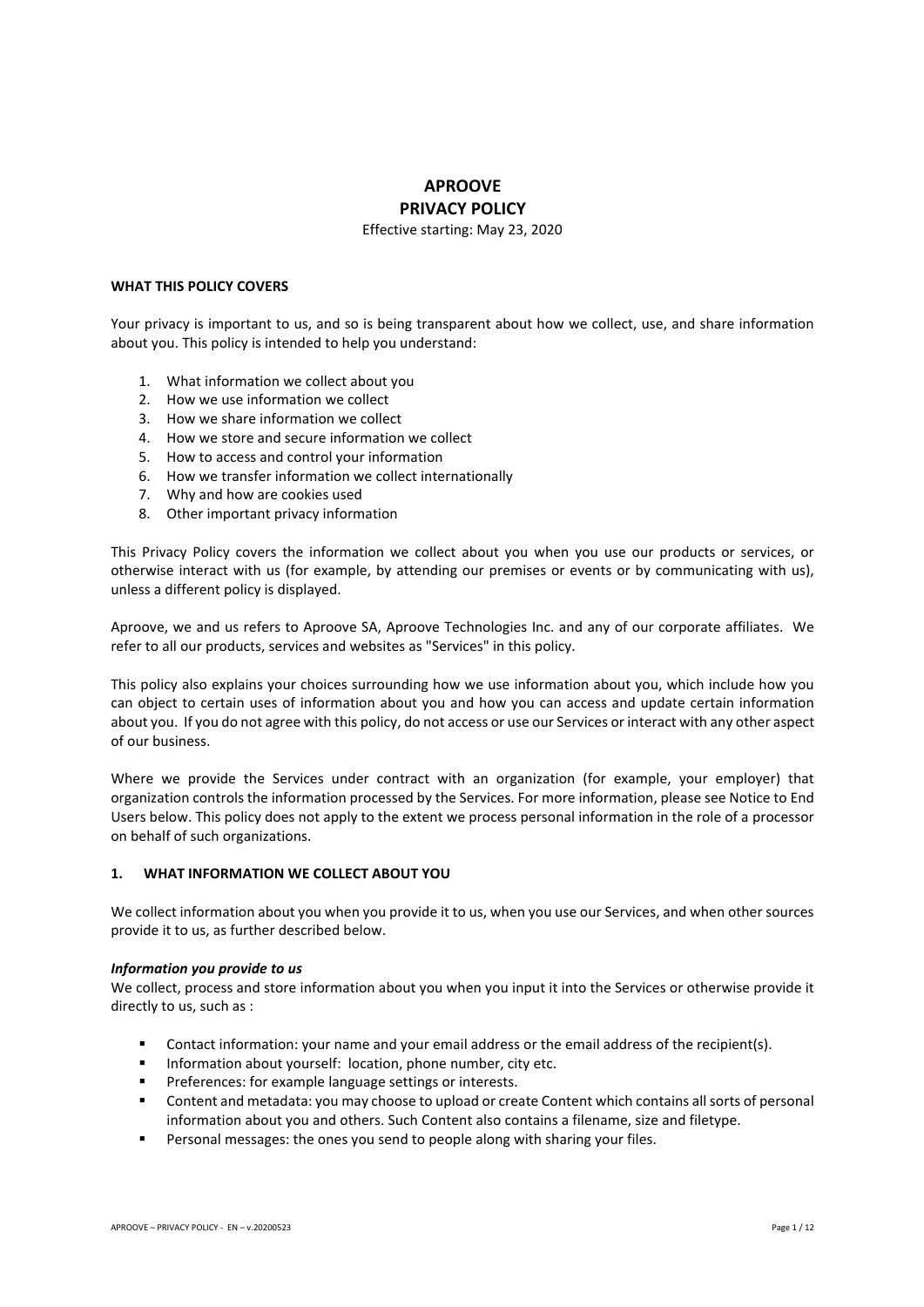*Account and Profile Information:* We collect information about you when you register for an account, create or modify your profile, set preferences, sign-up for or make purchases through the Services. For example, you provide your contact information and, in some cases, billing information, when you register for the Services. You also have the option of adding a display name, profile photo, job title, and other details to your profile information to be displayed in our Services. We keep track of your preferences when you select settings within the Services.

*Content you provide through our Services:* When you use our Services we collect and store content that you post, send, receive and share. This content includes any information about you that you may choose to include. Content also includes the files and links you upload to the Services. If you use a server or data center version of the Services, we do not host, store, transmit, receive or collect information about you (including your Content), except in limited cases, where permitted by your administrator: we collect feedback you provide directly to us through the Services and; we collect content using analytics techniques that hash, filter or otherwise scrub the information to exclude information that might identify you or your organization; and we collect clickstream data about how you interact with and use features in the Services. Server and data center administrators can disable our collection of this information from the Services via the administrator settings or prevent this information from being shared with us by blocking transmission at the local network level.

*Content you provide through our websites:* The Services also include our websites owned or operated by us. We collect other content that you submit to these websites, which include social media or social networking websites operated by us. For example, you provide content to us when you provide feedback or when you participate in any interactive features, surveys, contests, promotions, sweepstakes, activities or events.

*Information you provide through our support channels:* The Services also include our customer support, where you may choose to submit information regarding a problem you are experiencing with a Service. Whether you designate yourself as a technical contact, open a support ticket, speak to one of our representatives directly or otherwise engage with our support team, you will be asked to provide contact information, a summary of the problem you are experiencing, and any other documentation, screenshots or information that would be helpful in resolving the issue.

*Payment Information:* We collect payment and billing information when you register for certain paid Services. For example, we ask you to designate a billing representative, including name and contact information, upon registration. You might also provide payment information, such as payment card details, which we collect via secure payment processing services (Stripe).

*Information we collect automatically when you use the Services:* We collect information about you when you use our Services, including browsing our websites and taking certain actions within the Services, such as

*Your use of the Services:* We keep track of certain information about you when you visit and interact with any of our Services. This information includes the features you use; the links you click on; the type, size and filenames of attachments you upload to the Services; frequently used search terms; how you interact with others on the Services. We also collect information about the teams and people you work with and how you work with them, like who you collaborate with and communicate with most frequently. If you use a server or data center version of the Services, the information we collect about your use of the Services is limited to clickstream data about how you interact with and use features in the Services, in addition to content-related information described in "Content you provide through our products," above. Server and data center administrators can disable our collection of this information from the Services via the administrator settings or prevent this information from being shared with us by blocking transmission at the local network level.

*Device and Connection Information:* We collect information about your computer, phone, tablet, or other devices you use to access the Services. This device information includes your connection type and settings when you install, access, update, or use our Services. We also collect information through your device about your operating system, browser type, IP address, URLs of referring/exit pages, device identifiers, and crash data. We use your IP address and/or country preference in order to approximate your location to provide you with a better Service experience. How much of this information we collect depends on the type and settings of the device you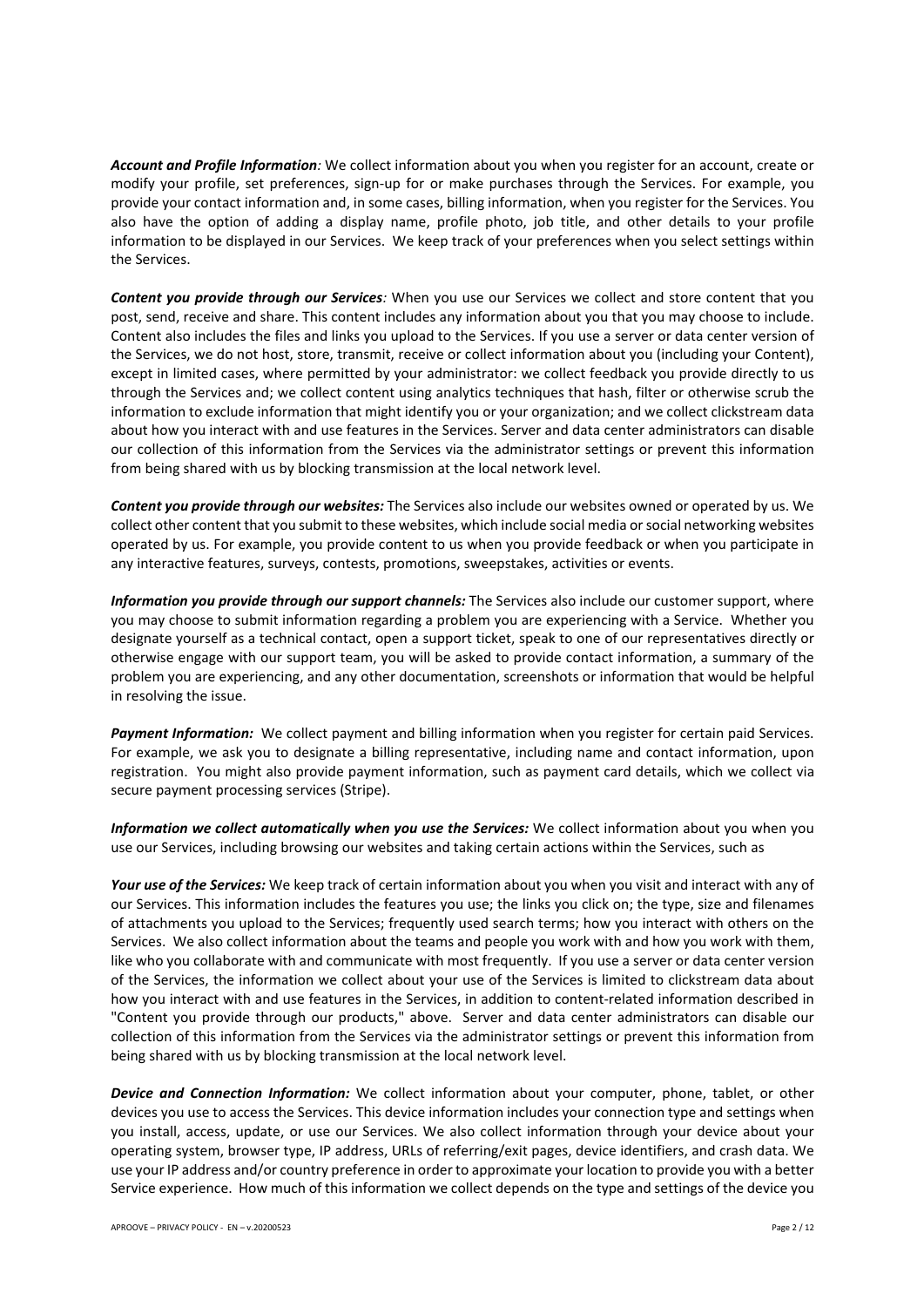use to access the Services. Server and data center Service administrators can disable collection of this information via the administrator settings or prevent this information from being shared with us by blocking transmission at the local network level.

*Cookies and Other Tracking Technologies:* Aproove and our third-party partners, such as our advertising and analytics partners, use cookies and other tracking technologies (e.g., web beacons, device identifiers and pixels) to provide functionality and to recognize you across different Services and devices.

*Information we receive from other sources:* We receive information about you from other Service users, from third-party services, from our related companies, social media platforms, public databases, and from our business and channel partners. We may combine this information with information we collect through other means described above. This helps us to update and improve our records, identify new customers, create more personalized advertising and suggest services that may be of interest to you.

*Other users of the Services:* Other users of our Services may provide information about you when they submit content through the Services. We also receive your email address from other Service users when they provide it in order to invite you to the Services. Similarly, an administrator may provide your contact information when they designate you as the billing or technical contact on your company's account or when they designate you as an administrator.

*Other services you link to your account:* We receive information about you when you or your administrator integrate third-party apps or link a third-party service with our Services. For example, if you create an account or log into the Services using your Google credentials, we receive your name and email address as permitted by your Google profile settings in order to authenticate you. You or your administrator may also integrate our Services with other services you use, such as to allow you to access, store, share and edit certain content from a third-party through our Services. For example, you may authorize our Services to access, display and store files from a third-party document-sharing service within the Services interface. Or you may authorize our Services to connect with a third-party calendaring service or to sync a contact list or address book so that your meetings and connections are available to you through the Services, so you can invite others to collaborate with you on our Services or so your organization can limit access to certain users. Your administrator may also authorize our Services to connect with a third party reporting service so your organization can review how the Services are being used. The information we receive when you link or integrate our Services with a third-party service depends on the settings, permissions and privacy policy controlled by that third-party service. You should always check the privacy settings and notices in these third-party services to understand what data may be disclosed to us or shared with our Services.

*Aproove companies:* We receive information about you from Approve affiliated companies.

*Aproove Partners:* We work with a global network of partners who provide consulting, implementation, training and other services around our products. Some of these partners also help us to market and promote our Services, generate leads for us, and resell our Services. We receive information from these partners, such as billing information, billing and technical contact information, company name, what Services you have purchased or may be interested in, evaluation information you have provided, what events you have attended, and what country you are in.

*Other Partners:* We receive information about you and your activities on and off the Services from third-party partners, such as advertising and market research partners who provide us with information about your interest in and engagement with, our Services and online advertisements.

*Third Party Providers:* We may receive information about you from third party providers of business information and publicly available sources (like social media platforms), including physical mail addresses, job titles, email addresses, phone numbers, intent data (or user behavior data), IP addresses and social media profiles, for the purposes of targeted advertising of products that may interest you, delivering personalized communications, event promotion, and profiling.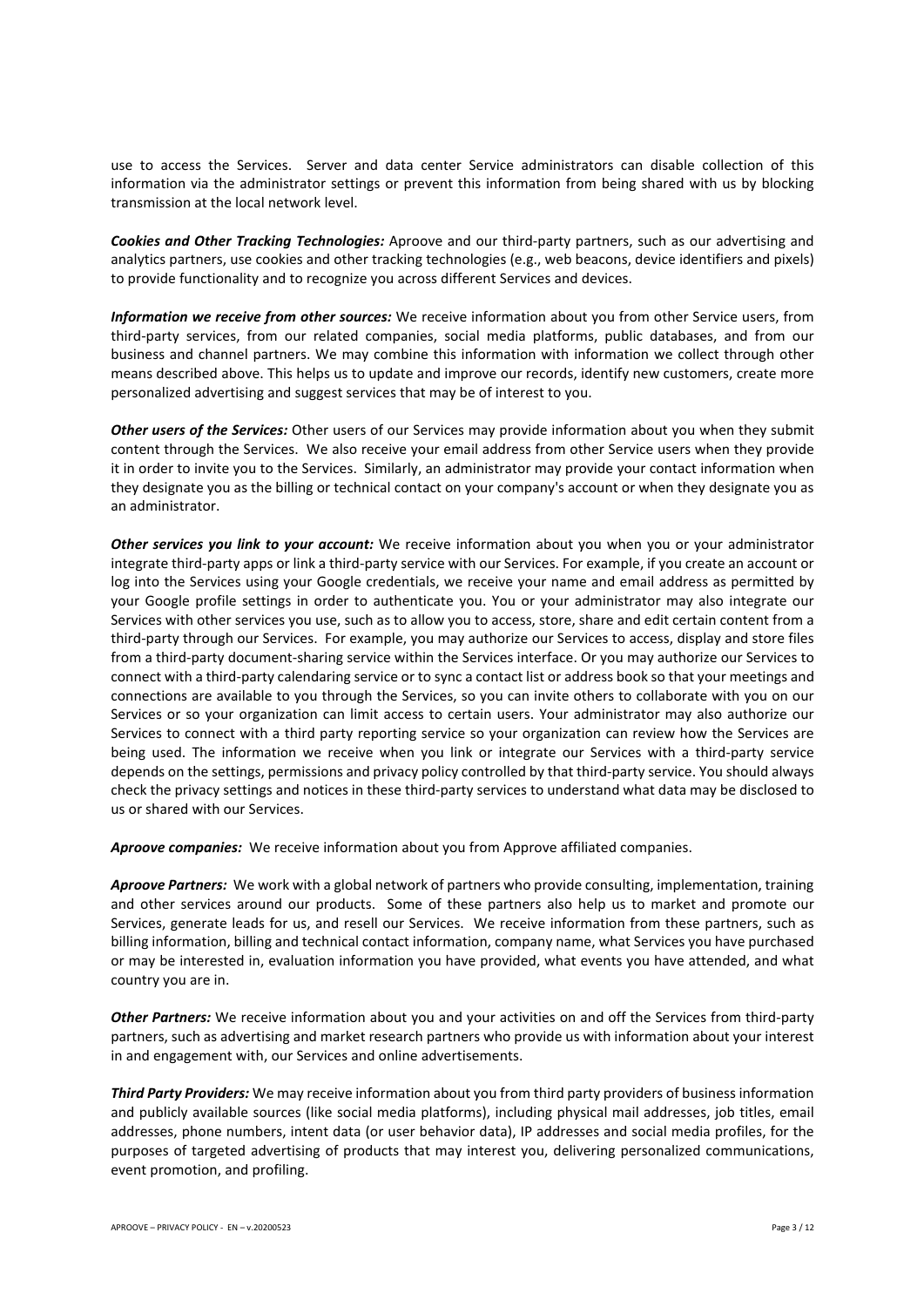## **2. HOW WE USE INFORMATION WE COLLECT**

How we use the information we collect depends in part on which Services you use, how you use them, and any preferences you have communicated to us. Below are the specific purposes for which we use the information we collect about you.

- *1) To provide the Services and personalize your experience:* We use information about you to provide the Services to you, including to process transactions with you, authenticate you when you log in, provide customer support, and operate, maintain, and improve the Services. Our Services also include tailored features that personalize your experience, enhance your productivity, and improve your ability to collaborate effectively with others by automatically analyzing the activities of your team to provide search results, activity feeds, notifications, connections and recommendations that are most relevant for you and your team. To opt out of this personalization, please contact privacy@aproove.com.
- *2) Customer support:* We use your information to resolve technical issues you encounter, to respond to your requests for assistance, to analyze crash information, and to repair and improve the Services. Where you give us express permission to do so, we share information with a third party expert for the purpose of responding to support-related requests.
- *3) Account & billing:* creating and upholding your personal account for example to facilitate your address book and to enable you to access your Content across different devices, facilitating payment of your subscription fee and perform accounting, auditing & billing activities.
- *4) For safety and security:* We use information about you and your Service use to verify accounts and activity, to detect, prevent, and respond to potential or actual security incidents and to monitor and protect against other malicious, deceptive, fraudulent or illegal activity, including violations of Terms of Service.
- *5) For research and development:* We are always looking for ways to make our Services smarter, faster, secure, integrated, and useful. We use information and collective learnings (including feedback) about how people use our Services to troubleshoot, to identify trends, usage, activity patterns, and areas for integration and to improve our Services and to develop new products, features and technologies that benefit our users and the public.
- *6) To market, promote and drive engagement with the Services:* We use your contact information and information about how you use the Services to send promotional communications that may be of specific interest to you, including by email and by displaying Aproove ads on other companies' websites and applications. These communications may be informed by audits of interactions (like counting ad impressions), and are aimed at driving engagement and maximizing what you get out of the Services, including information about new features, survey requests, newsletters, and events we think may be of interest to you. We also communicate with you about new Services, product offers, promotions, and contests. You can control whether you receive these communications as described below under "Optout of communications."
- *7) To protect our legitimate business interests and legal rights:* Where required by law or where we believe it is necessary to protect our legal rights, interests and the interests of others, we use information about you in connection with legal claims, compliance, regulatory, and audit functions, and disclosures in connection with the acquisition, merger or sale of a business.
- *8) To communicate with you about the Services:* We use your contact information to send transactional communications via email and within the Services, including confirming your purchases, reminding you of subscription expirations, responding to your comments, questions and requests, providing customer support, and sending you technical notices, updates, security alerts, and administrative messages. We send you email notifications when you or others interact with you on the Services. We also provide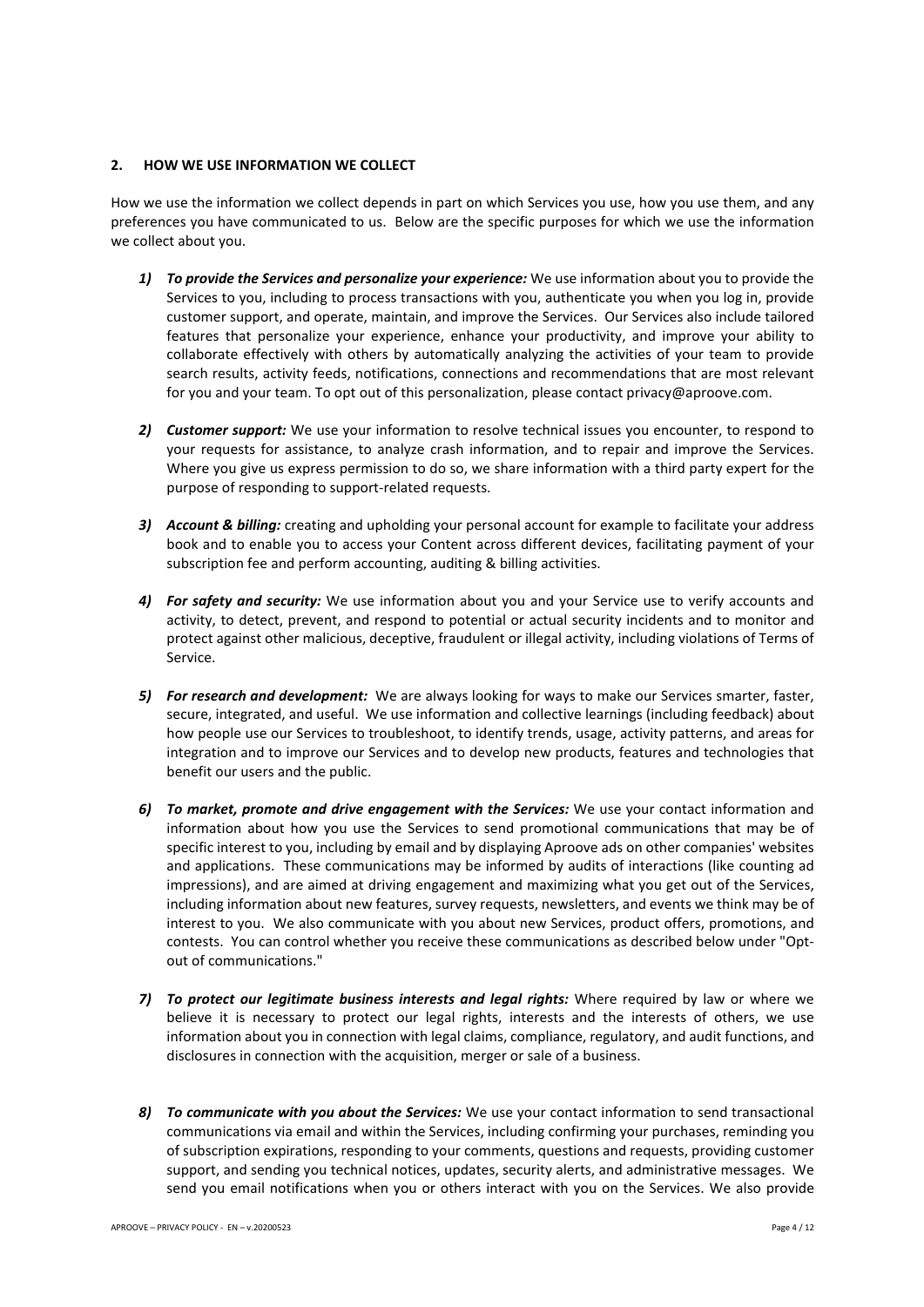tailored communications based on your activity and interactions with us. We also send you communications as you onboard to a particular Service to help you become more proficient in using that Service. These communications are part of the Services and in most cases you cannot opt out of them. If an opt out is available, you will find that option within the communication itself or in your account settings.

*9) With your consent:* We use information about you where you have given us consent to do so for a specific purpose not listed above. For example, we may publish testimonials or featured customer stories to promote the Services, with your permission.

# **Legal bases for processing (for EEA users):**

If you are an individual in the European Economic Area (EEA), we collect and process information about you only where we have legal ground for doing so under applicable EU laws. Each processing activity has a valid legal ground, which is described below.

- § *Contractual obligations with you:* regarding the activities and purposes mentioned under 1, 2, 3, 8 and 9. We need to process personal information to offer our Services through our websites and mobile apps, to provide (technical) support and to bill your subscription fee.
- § *Legal obligations:* regarding the activities and purposes under 3, 4 and 7. We are legally obliged to process your personal information for accounting purposes, to respond to legal requests and NTD or DMCA requests.
- **• Consent:** (partially) regarding activities and purposes mentioned under 2 (e.g. accessing your Content for support), 6 (except when we communicate direct marketing in relation to our own and similar Services to you as a paid user) and 8.
- § *Legitimate interests:* (partially) regarding activities and purposes under 1, 3 and 7 (e.g. to provide cross device access). For the purposes mentioned under 4 in order to provide safe Services, to prevent fraud and react against illegal use of our Services. For our innovative interests as mentioned under 5. And finally for our (direct) marketing, brand interests under 6 and legal & compliance interests as stated under 7. When we use your personal information based on our or a third party's legitimate interest, we will make sure to balance your rights and freedoms against said legitimate interest. If, to the extent applicable, you wish to object to the activities based on our legitimate interest and there's no opt-out available in your account settings or received communication, please contact privacy@aproove.com.

If you have consented to our use of information about you for a specific purpose, you have the right to change your mind at any time, but this will not affect any processing that has already taken place. Where we are using your information because we or a third party (e.g. your employer) have a legitimate interest to do so, you have the right to object to that use though, in some cases, this may mean no longer using the Services.

# **3. HOW WE SHARE INFORMATION WE COLLECT**

We make collaboration tools, and we want them to work well for you. This means sharing information through the Services and with certain third parties. We share information we collect about you in the ways discussed below, including in connection with possible business transfers. We are not in the business of selling information about you to advertisers or other third parties.

- 1) **Service Providers:** We work with third-party service providers to provide website and application development, hosting, maintenance, backup, storage, virtual infrastructure, payment processing, analysis and other services for us, which may require them to access or use information about you. If a service provider needs to access information about you to perform services on our behalf, they do so under close instruction from us, including appropriate security and confidentiality procedures designed to protect your information.
- *2) Sharing with third parties:* We share information with third parties that help us operate, provide, improve, integrate, customize, support and market our Services.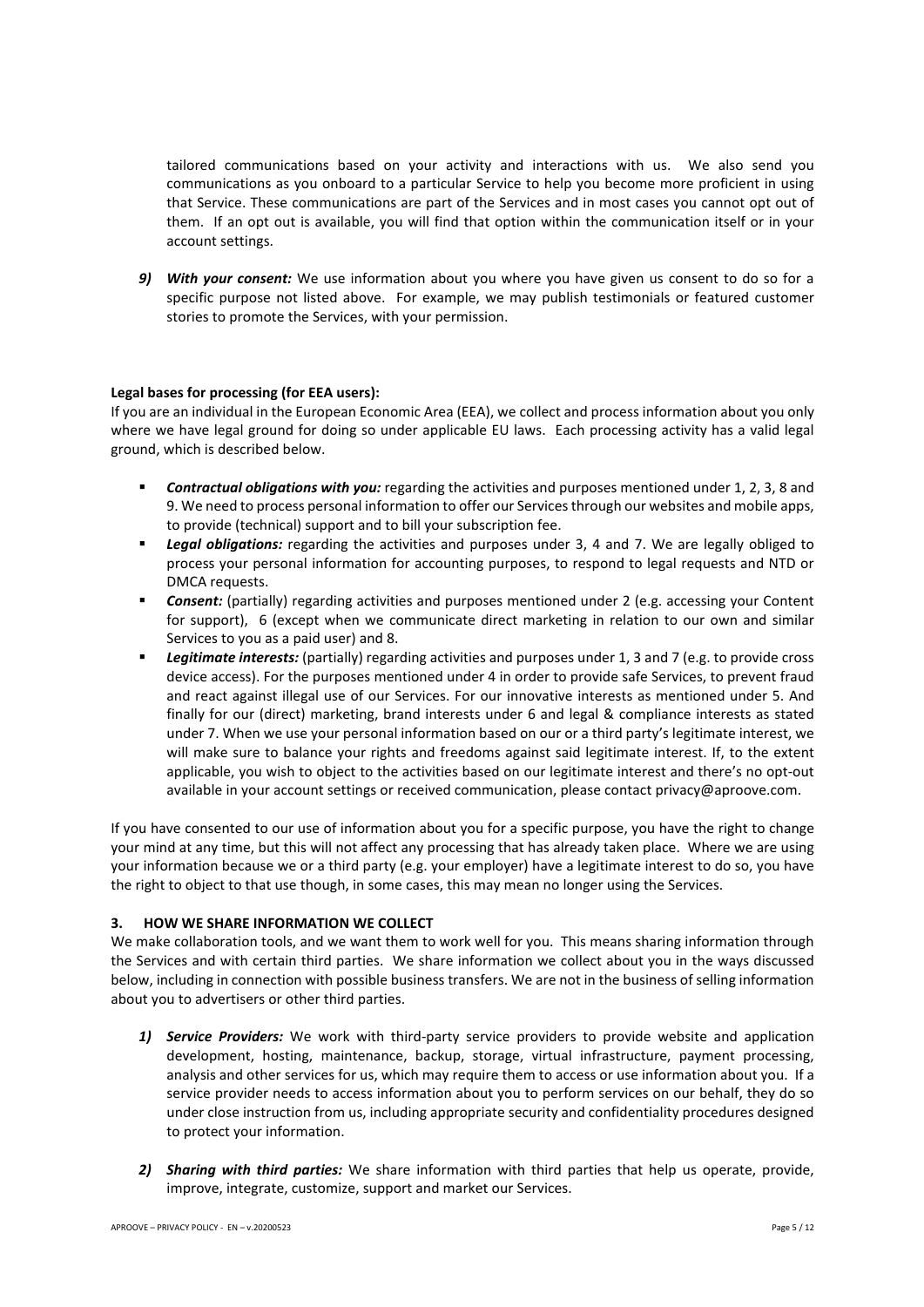- *3) Sharing with other Service users:* When you use the Services, we share certain information about you with other Service users.
- *4) For collaboration:* You can create content, which may contain information about you, and grant permission to others to see, share, edit, copy and download that content based on settings you or your administrator (if applicable) select. Some of the collaboration features of the Services display some or all of your profile information to other Service users when you share or interact with specific content.
- *5) Managed accounts and administrators:* If you register or access the Services using an email address with a domain that is owned by your employer or organization or associate that email address with your existing account, and such organization wishes to establish an account or site, certain information about you including your name, profile picture, contact info, content and past use of your account may become accessible to that organization's administrator and other Service users sharing the same domain. If you are an administrator for a particular site or group of users within the Services, we may share your contact information with current or past Service users, for the purpose of facilitating Servicerelated requests.
- *6) Aproove Partners:* We work with third parties who provide consulting, sales, support, and technical services to deliver and implement customer solutions around the Services. We may share your information with these third parties in connection with their services, such as to assist with billing and collections, to provide localized support, and to provide customizations. We may also share information with these third parties where you have agreed to that sharing.
- *7) Third Party Apps:* You, your administrator or other Service users may choose to add new functionality or change the behavior of the Services by installing third party apps within the Services. Doing so may give third-party apps access to your account and information about you like your name and email address, and any content you choose to use in connection with those apps. If you are an administrator, or a technical or billing contact listed on an account, we share your details with the third-party app provider upon installation. Third-party app policies and procedures are not controlled by us, and this privacy policy does not cover how third-party apps use your information. We encourage you to review the privacy policies of third parties before connecting to or using their applications or services to learn more about their privacy and information handling practices. If you object to information about you being shared with these third parties, please uninstall the app.
- *8) Links to Third Party Sites:* The Services may include links that direct you to other websites or services whose privacy practices may differ from ours. If you submit information to any of those third party sites, your information is governed by their privacy policies, not this one. We encourage you to carefully read the privacy policy of any website you visit.
- *9) Social Media Widgets:* The Services may include links that direct you to other websites or services whose privacy practices may differ from ours. Your use of and any information you submit to any of those third-party sites is governed by their privacy policies, not this one.
- *10) Third-Party Widgets:* Some of our Services contain widgets and social media features. These widgets and features collect your IP address, which page you are visiting on the Services, and may set a cookie to enable the feature to function properly. Widgets and social media features are either hosted by a third party or hosted directly on our Services. Your interactions with these features are governed by the privacy policy of the company providing it.
- *11) With your consent:* We share information about you with third parties when you give us consent to do so. For example, we often display personal testimonials of satisfied customers on our public websites. With your consent, we may post your name alongside the testimonial.
- *12) Compliance with Enforcement Requests and Applicable Laws; Enforcement of Our Rights:* In exceptional circumstances, we may share information about you with a third party if we believe that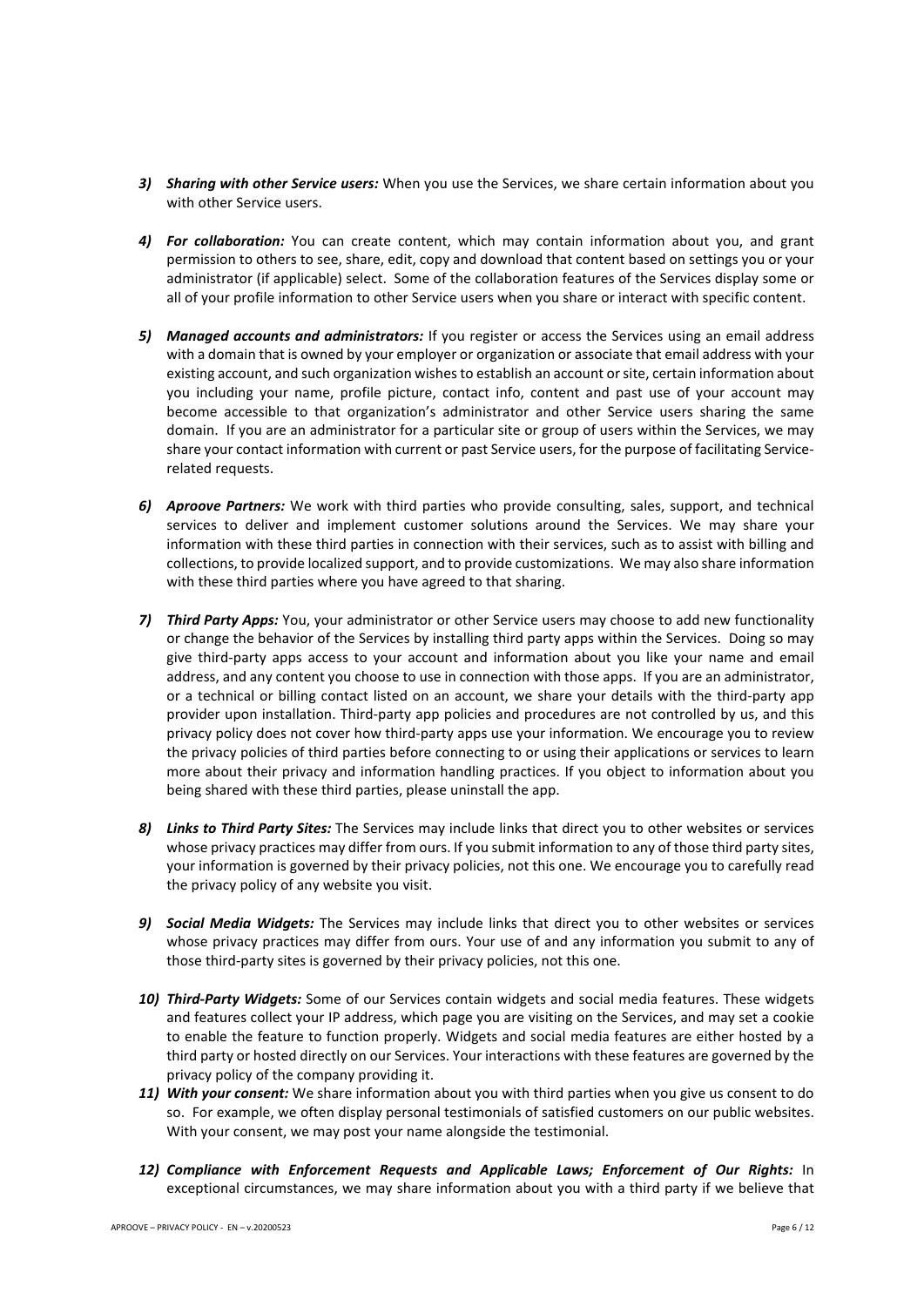sharing is reasonably necessary to (a) comply with any applicable law, regulation, legal process or governmental request, including to meet national security requirements, (b) enforce our agreements, policies and terms of service, (c) protect the security or integrity of our products and services, (d) protect Aproove, our customers or the public from harm or illegal activities, or (e) respond to an emergency which we believe in good faith requires us to disclose information to assist in preventing the death or serious bodily injury of any person.

- *13) Sharing with affiliated companies:* We share information we collect with affiliated companies and, in some cases, with prospective affiliates. Affiliated companies are companies owned or operated by us. The protections of this privacy policy apply to the information we share in these circumstances.
- *14) Business Transfers:* We may share or transfer information we collect under this privacy policy in connection with any merger, sale of company assets, financing, or acquisition of all or a portion of our business to another company. You will be notified via email and/or a prominent notice on the Services if a transaction takes place, as well as any choices you may have regarding your information.

# **4. HOW WE STORE AND SECURE INFORMATION WE COLLECT**

#### *Information storage and security*

We use industry standard technical and organizational measures to secure the information we store.

We make sure that personal information is only accessible by those who need access to do their job and that they are properly authorised. That means we keep logs of who has access to personal information, we limit the amount of people that have access and we make sure that personal information can only be read, copied, modified or removed by properly authorised staff. We monitor internal activity to ensure the safety and accuracy of personal information.

Aproove staff is required to conduct themselves in a manner consistent with the company's guidelines regarding confidentiality, ethics, and appropriate usage of personal information. Staff is required to sign a confidentiality agreement.

During an upload, while it is stored on our servers and during a download, Content is encrypted and only sent over a secure connection (https). The servers we use to store your Content for you are GDPR compliant and secure.

While we implement safeguards designed to protect your information, no security system is impenetrable and due to the inherent nature of the Internet, we cannot guarantee that information, during transmission through the Internet or while stored on our systems or otherwise in our care, is absolutely safe from intrusion by others.

If you use our server or data center Services, responsibility for securing storage and access to the information you put into the Services rests with you and not Aproove. We strongly recommend that server or data center users configure SSL to prevent interception of information transmitted over networks and to restrict access to the databases and other storage points used.

## *How long we keep information*

How long we keep information we collect about you depends on the type of information, as described in further detail below. Aproove retains your personal information as long as its necessary to provide our Services to you (e.g. upholding your user account), to conduct our business activities and fulfill our legitimate interests, such as providing safe and secure services, to fix bugs and to reach out to you, to comply with applicable laws (e.g. retaining financial information for 7 years for tax purposes) and legal requests and to resolve (legal) disputes. After such time, we will either delete or anonymize your information or, if this is not possible (for example, because the information has been stored in backup archives), then we will securely store your information and isolate it from any further use until deletion is possible.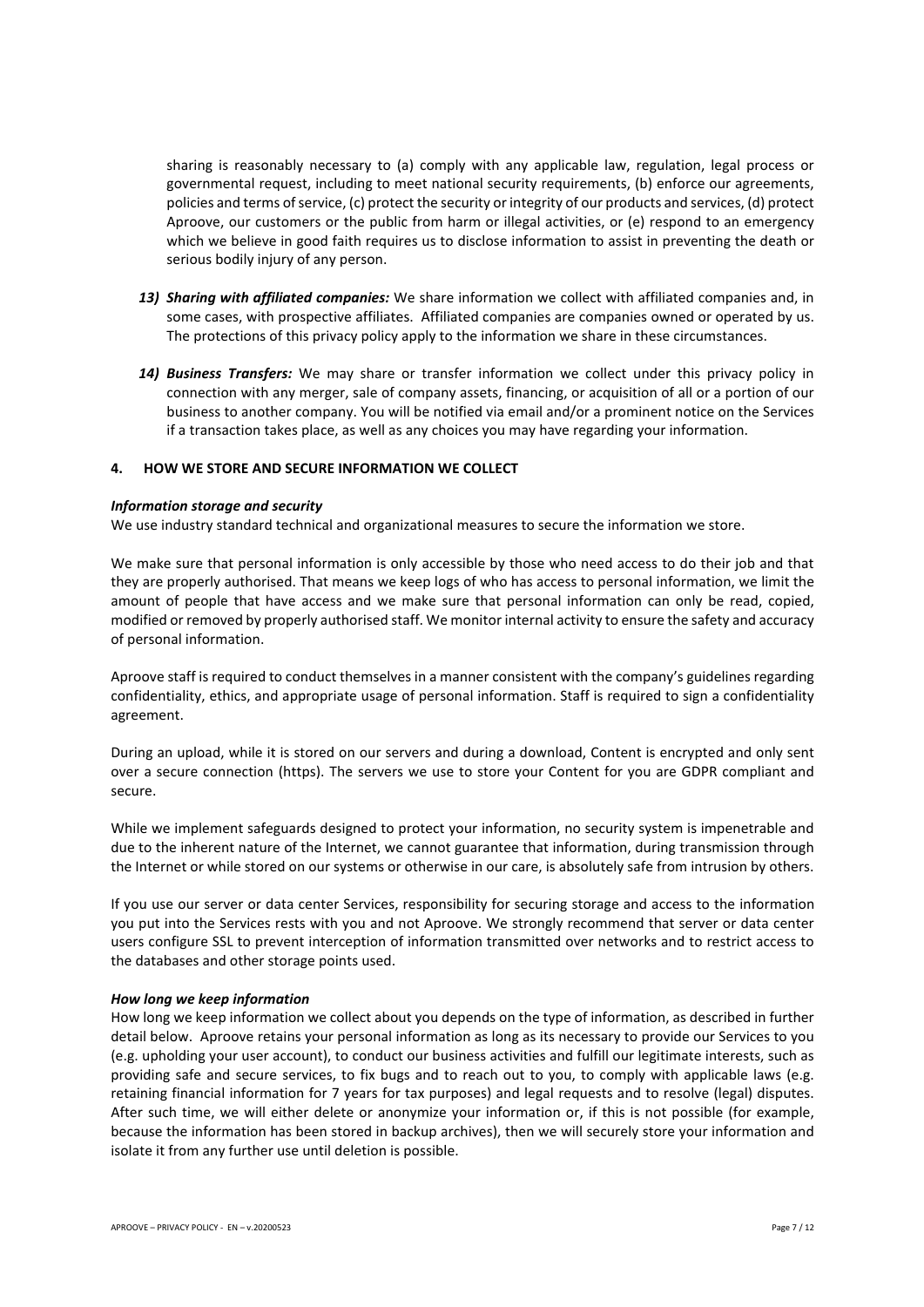- § *Account information:* We retain your account information for as long as your account is active and a reasonable period thereafter in case you decide to re-activate the Services. We also retain some of your information as necessary to comply with our legal obligations, to resolve disputes, to enforce our agreements, to support business operations, and to continue to develop and improve our Services. Where we retain information for Service improvement and development, we take steps to eliminate information that directly identifies you, and we only use the information to uncover collective insights about the use of our Services, not to specifically analyze personal characteristics about you.
- § *Your Content:* The Content you create, use, store or share on our Services is, in principle, retained until you stop interacting with our Service(s), when you delete your Content from the Service(s), when you delete the Service(s) from your device(s) or when you delete your account. Always check out the website(s) or app(s) of the Service(s) you use for specific information. When using WeAproove your Content will be deleted 7 days after initial download, unless you have a WeAproove+ account in which case your Content is stored for the duration of your account and 30 days after the expiration of the account . After this period, a file is automatically deleted from our servers. The personal information that accompanies your Content upload is kept for a maximum of 12 months. Such personal information is only accessible to very few people within Aproove, those that need it to perform their job, for example to provide you with support. When data is older than 12 months, we scrub it from the database, pseudonymise or anonymise it for analysis. Pseudonomising your personal information means that we do not use your email address or IP address for analytical purposes, but create a random pseudonym for both and use that pseudonym instead. That way we don't have to handle directly identifiable personal information, which is privacy-friendly.
- § *Managed accounts:* If the Services are made available to you through an organization (e.g., your employer), we retain your information as long as required by the administrator of your account. For more information, see "Managed accounts and administrators" above.
- *Marketing information:* If you have elected to receive marketing emails from us, we retain information about your marketing preferences for a reasonable period of time from the date you last expressed interest in our Services, such as when you last opened an email from us or ceased using your Aproove account. We retain information derived from cookies and other tracking technologies for a reasonable period of time from the date such information was created.

# **5. HOW TO ACCESS AND CONTROL YOUR INFORMATION**

You have certain choices available to you when it comes to your information. Below is a summary of those choices, how to exercise them and any limitations.

#### *Your Choices:*

You have the right to request a copy of your information, to object to our use of your information (including for marketing purposes), to request the deletion or restriction of your information, or to request your information in a structured, electronic format. Below, we describe the tools and processes for making these requests. You can exercise some of the choices by logging into the Services and using settings available within the Services or your account. Where the Services are administered for you by an administrator (see "Notice to End Users" below), you may need to contact your administrator to assist with your requests first. For all other requests, you may contact us as provided in the Contact Us section below to request assistance.

Your request and choices may be limited in certain cases: for example, if fulfilling your request would reveal information about another person, or if you ask to delete information which we or your administrator are permitted by law or have compelling legitimate interests to keep. Where you have asked us to share data with third parties, for example, by installing third-party apps, you will need to contact those third-party service providers directly to have your information deleted or otherwise restricted. If you have unresolved concerns, you may have the right to complain to a data protection authority in the country where you live, where you work or where you feel your rights were infringed.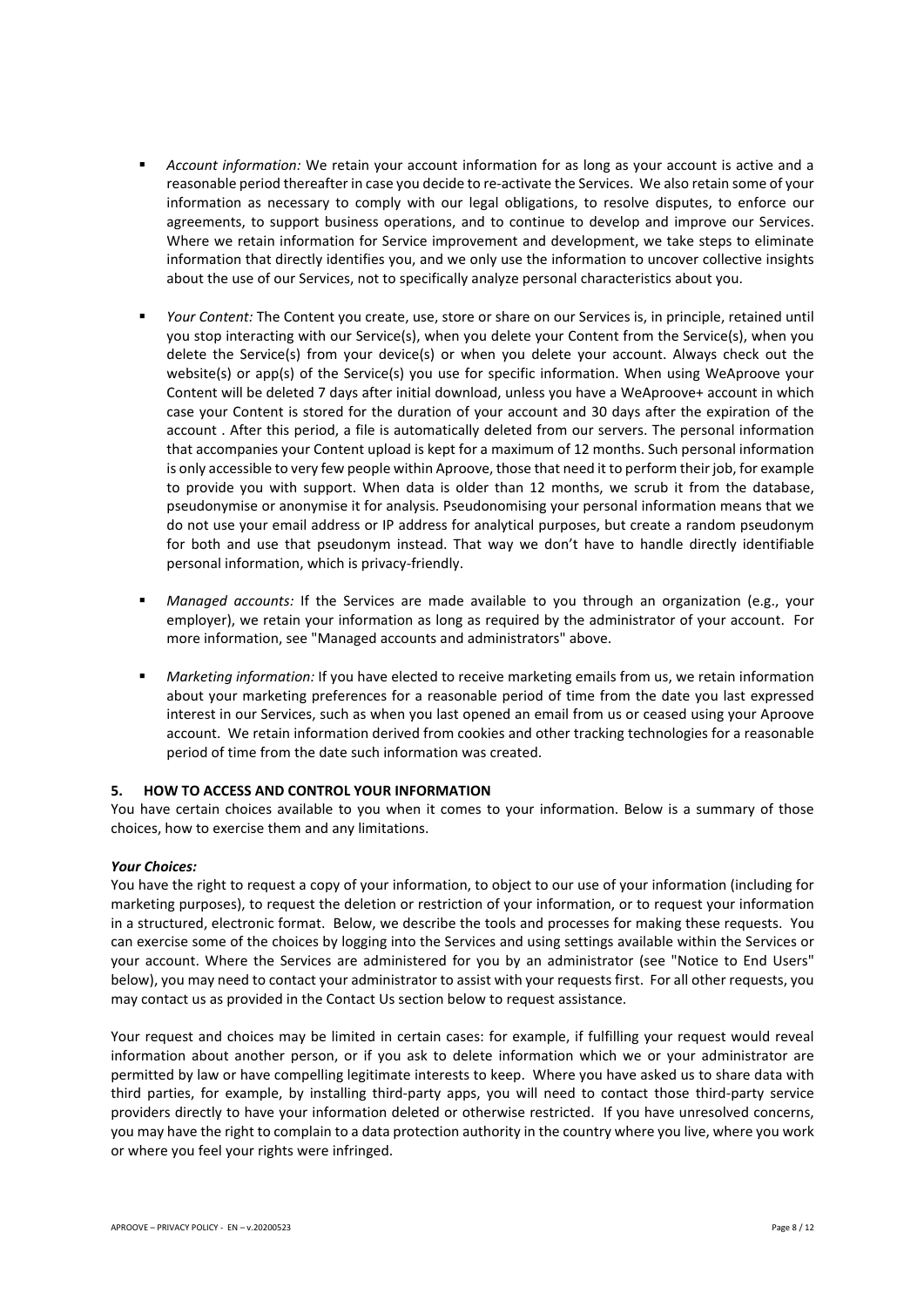*Access and update your information:* Our Services and related documentation give you the ability to access and update certain information about you from within the Service. For example, you can access your profile information from your account and search for content containing information about you using key word searches in the Service. You can update your profile information within your profile settings and modify content that contains information about you using the editing tools associated with that content.

*Deactivate your account:* If you no longer wish to use our Services, you or your administrator may be able to deactivate your Services account. If you can deactivate your own account, that setting is available to you in your account settings. Otherwise, please contact your administrator. If you are an administrator and are unable to deactivate an account through your administrator settings, please contact the appropriate support team.

*Delete your information:* Our Services and related documentation give you the ability to delete certain information about you from within the Service. For example, you can remove content that contains information about you using the key word search and editing tools associated with that content, and you can remove certain profile information within your profile settings. Please note, however, that we may need to retain certain information for record keeping purposes, to complete transactions or to comply with our legal obligations.

*Request that we stop using your information:* In some cases, you may ask us to stop accessing, storing, using and otherwise processing your information where you believe we don't have the appropriate rights to do so. For example, if you believe a Services account was created for you without your permission or you are no longer an active user, you can request that we delete your account as provided in this policy. Where you gave us consent to use your information for a limited purpose, you can contact us to withdraw that consent, but this will not affect any processing that has already taken place at the time. You can also opt-out of our use of your information for marketing purposes by contacting us, as provided below. When you make such requests, we may need time to investigate and facilitate your request. If there is delay or dispute as to whether we have the right to continue using your information, we will restrict any further use of your information until the request is honored or the dispute is resolved, provided your administrator does not object (where applicable). If you object to information about you being shared with a third-party app, please disable the app or contact your administrator to do so.

*Opt out of communications:* You may opt out of receiving promotional communications from us by using the unsubscribe link within each email, updating your email preferences within your Service account settings menu, or by contacting us as provided below to have your contact information removed from our promotional email list or registration database. Even after you opt out from receiving promotional messages from us, you will continue to receive transactional messages from us regarding our Services. You can opt out of some notification messages in your account settings. Please note, you will continue to receive generic ads.

*Turn off Cookie Controls:* Relevant browser-based cookie controls are described in our section below.

*Send "Do Not Track" Signals:* Some browsers have incorporated "Do Not Track" (DNT) features that can send a signal to the websites you visit indicating you do not wish to be tracked. Because there is not yet a common understanding of how to interpret the DNT signal, our Services do not currently respond to browser DNT signals. You can use the range of other tools we provide to control data collection and use, including the ability to opt out of receiving marketing from us as described above.

*Data portability:* Data portability is the ability to obtain some of your information in a format you can move from one service provider to another (for instance, when you transfer your mobile phone number to another carrier). Depending on the context, this applies to some of your information, but not to all of your information. Should you request it, we will provide you with an electronic file of your basic account information and the information you create on the spaces under your sole control.

If you think we have infringed your privacy rights, you can lodge a complaint with the relevant supervisory authority. You can lodge your complaint in particular in the country where you live, your place of work or place where you believe we infringed your right(s). For EU click here (https://ec.europa.eu/justice/article-29/structure/data-protection-authorities/index\_en.htm )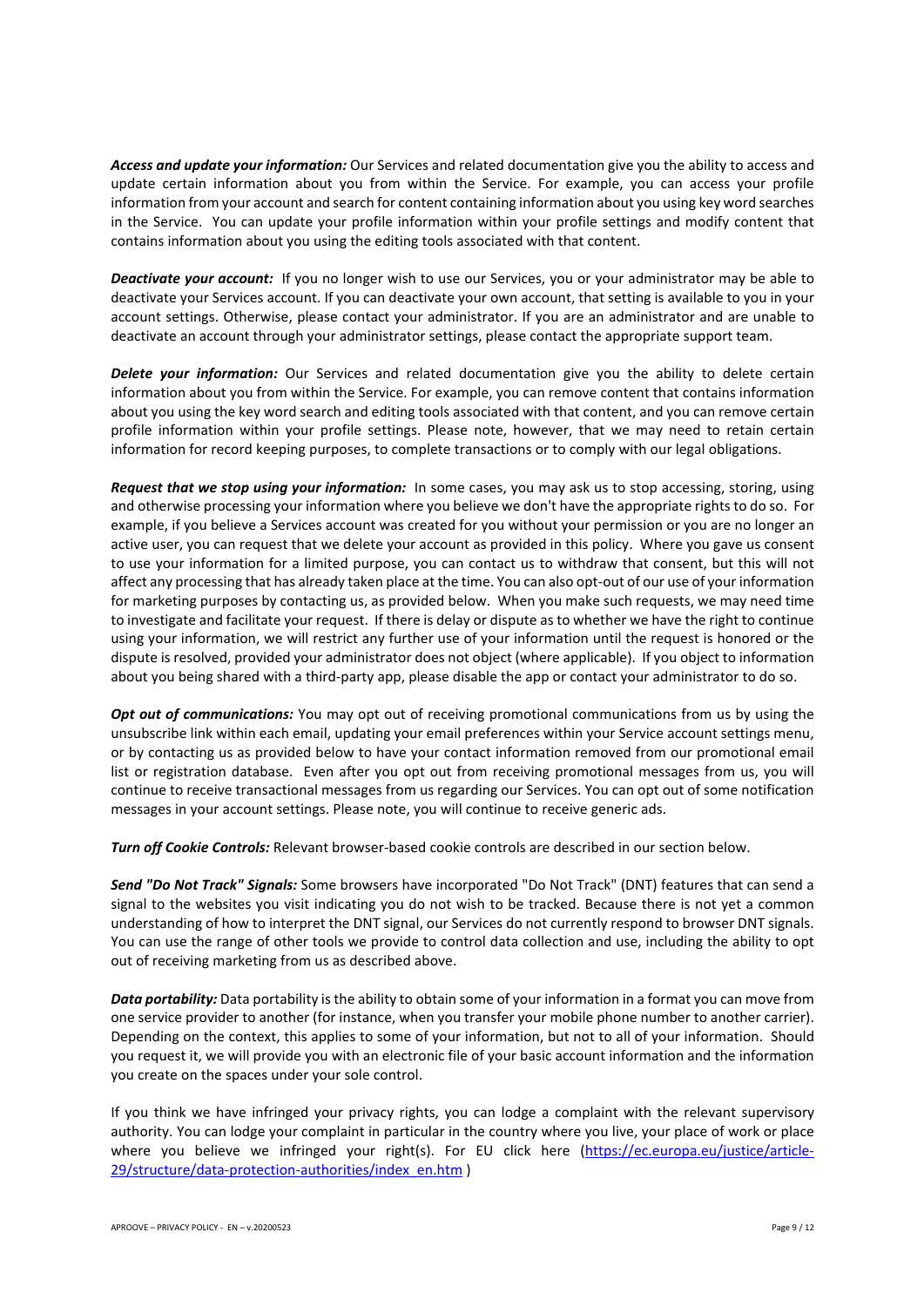# **6. HOW WE TRANSFER INFORMATION WE COLLECT INTERNATIONALLY**

We are a global business, which means we might share or store personal information in countries outside of the European Economic Area ("EEA"). Those countries have different data protection laws in place. However, when we transfer and host data globally, we will make sure that appropriate safeguards are in place in order to ensure your personal information enjoys a similar level of protection as it would within the EEA. For example, we will verify that the receiving partner is certified under EU-US Privacy Shield or we will sign EU Standard Contractual Clauses.

# *EU-US Privacy Shield*

Our subsidiary in the United States, Aproove Inc., complies with the EU-US Privacy Shield Framework as set forth by the U.S. Department of Commerce regarding the use and retention of personal information transferred from the European Economic Area and the United Kingdom to the United States.

Aproove Inc. adheres to the EU-US Privacy Shield principles and is subject to oversight by the U.S. Federal Trade Commission. If you have any complaints regarding the transfer of your personal information to the US, please first file them directly at us via privacy@Aproove.com. The panel of EU Data Protection Authorities (DPA Panel) acts as the independent recourse mechanism for complaints regarding EU-US Privacy Shield complaints. The examination of such complaints is free of charge to you. You can find the contact information of your local DPA here. In case your concern still isn't addressed by the DPA Panel, you may be entitled to invoke binding arbitration under the EU-US Privacy Shield Principles.

As explained under section 'What parties do we share personal information with', we sometimes provide personal information with third parties to perform services on our behalf. If we transfer personal information received under the Privacy Shield to a third party, the third party's use of the personal data must also comply with our Privacy Shield obligations. In such a case we will remain liable under Privacy Shield for any failure to comply by the third party, unless we prove we're not responsible for the event giving rise to the damage. You can find our certification h ere. To learn more about EU-US Privacy Shield visit: https://www.privacyshield.gov .

# **7. WHY AND HOW ARE COOKIES USED?**

We place cookies with the intention of making Aproove even better. Feel free to block cookies, but this may affect how well our Services work.

We place several cookies (or similar technologies, like pixels or web beacons) on your device for the purpose of facilitating your use of the Service, controlling your use of the Seervices and to find out how the Service may be improved. We or our advertising partners also place cookies on our website(s). Being a global service, these partners can vary per country. When our advertising partners place cookies, these cookies can process personal information to measure the effectiveness of the campaign.

Cookies are small text files that are stored on your computer by your browser when you visit a website. Examples of cookie purposes are: your language preferences, logging into an account, remembering login details, controlling when you last accessed our Services and acceptance of the Terms of Service and Privacy Policy. Our website can place these cookies for the following purposes:

- 1. Functional cookies are used to provide functionalities when using our Service, such as the possibility to set preferences or to remember your previous settings.
- 2. Analytical cookies are used to optimise our Service. We also use analytical cookies to stop bots and malicious behaviour like spam. When we use analytical cookies, this could include third party cookies, as found in the cookie list. These third party analytical cookies process personal information, which is detailed in the cookie list too.
- 3. Advertisement cookies are used for commercial, editorial and promotional purposes. With these cookies your internet- and surf behaviour can be followed over various domains and websites. Aproove only checks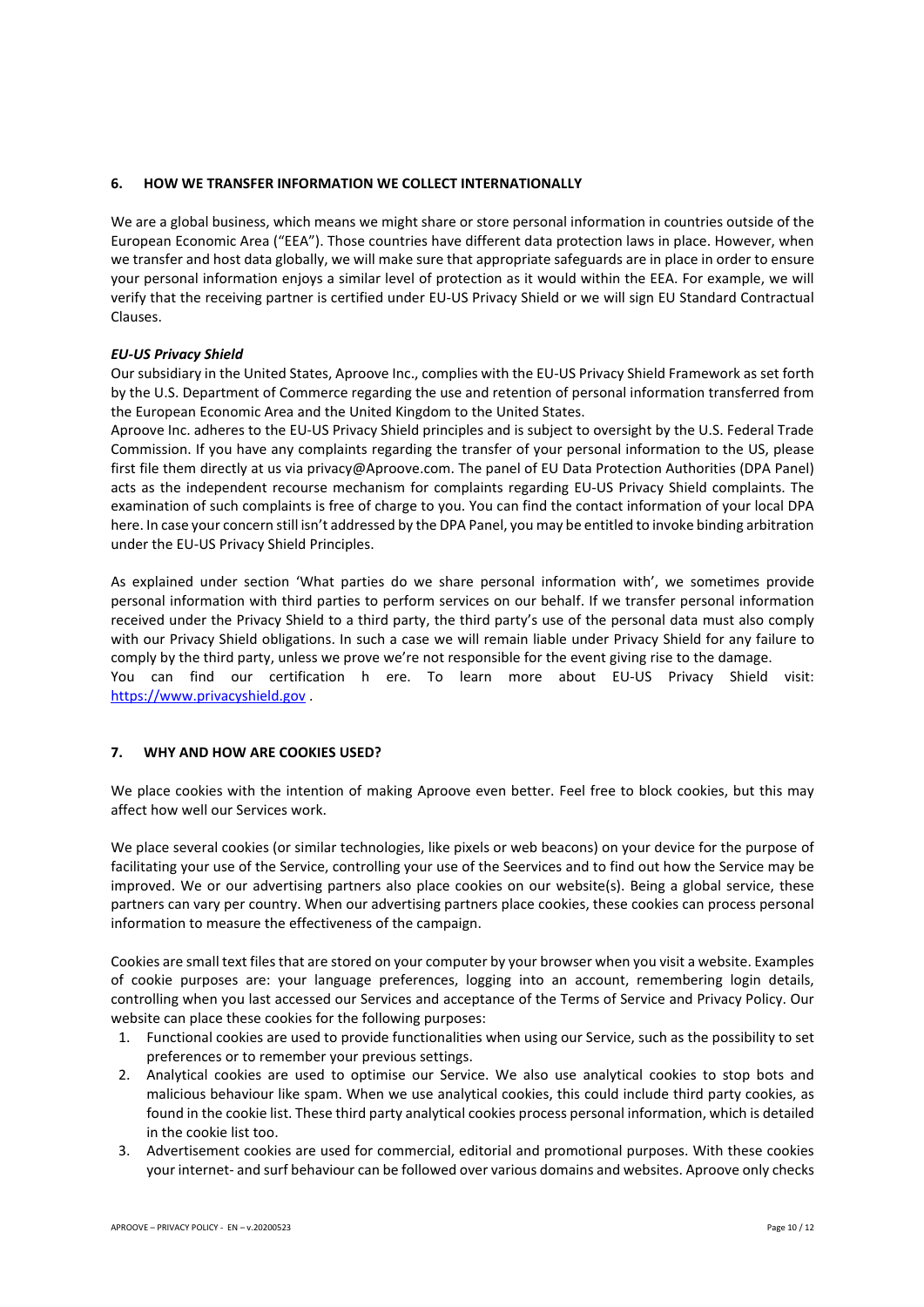the (one) website you visited prior to your visit to one of our websites. We do not track the website you visit after you leave our website. Advertisement cookies are often also placed by third parties to measure the effectiveness of their advertising campaigns and to follow your internet- and surf behaviour over other domains and websites where they have placed a cookie. Aproove does not have access to or control over personal information collected via these cookies or other features that advertisers and third parties may use. Our Privacy Policy is therefore not applicable to these third party cookies and we refer you to third parties' Privacy Statements to read how they handle personal information.

4. Pixel tags or web beacons are a piece of code embedded on the website that collects personal information about users' engagement on that web page. The use of a pixel allows us to record, for example, that a user has visited a particular web page or clicked on a particular advertisement. The pixel also allows us to see from which previous website or channel a user arrived at our website.

We have an extensive cookie list available https://www.aproove.com/legals. Due to the changing nature of our Service, this may result in the cookie list not being fully up to date at times. If you would want to remove certain cookies, or block them from being stored in your browser, it is possible to arrange this through your browser settings for cookies. You can find these settings under the Privacy tab in the Preferences section of most browsers. Here you can specify your cookie preferences or remove cookies. Please note that if you remove or refuse Aproove cookies, the Service might not function in optimal form.

# **8. OTHER IMPORTANT PRIVACY INFORMATION**

## *Notice to End Users*

Many of our Services are intended for use by organizations. Where the Services are made available to you through an organization (e.g. your employer), that organization is the administrator of the Services and is responsible for the accounts and/or Service sites over which it has control. If this is the case, please direct your data privacy questions to your administrator, as your use of the Services is subject to that organization's policies. We are not responsible for the privacy or security practices of an administrator's organization, which may be different than this policy.

Administrators are able to:

- require you to reset your account password;
- restrict, suspend or terminate your access to the Services;
- access information in and about your account;
- access or retain information stored as part of your account;
- install or uninstall third-party apps or other integrations

In some cases, administrators can also:

- restrict, suspend or terminate your account access;
- change the email address associated with your account;
- change your information, including profile information;
- restrict your ability to edit, restrict, modify or delete information

#### *California Requirements*

*Exercising your rights:* If you are a California resident, there are some additional rights that may be available to you under the California Consumer Protection Act ("CCPA"). This policy explains the tools that we have made available to you to exercise your data rights under the CCPA, such as the right to deletion and the right to request access to the categories of information we have collected about you. For more information on how to exercise your rights please visit the "How to access and control your information" section of this policy. We encourage you to manage your information, and to make use of the privacy controls we have included in our Services. You will not be discriminated against for exercising any of your privacy rights under the CCPA. In order to protect your information from unauthorized access or deletion, we may require you to provide additional information for verification. If we cannot verify your identity, we will not provide or delete your information.